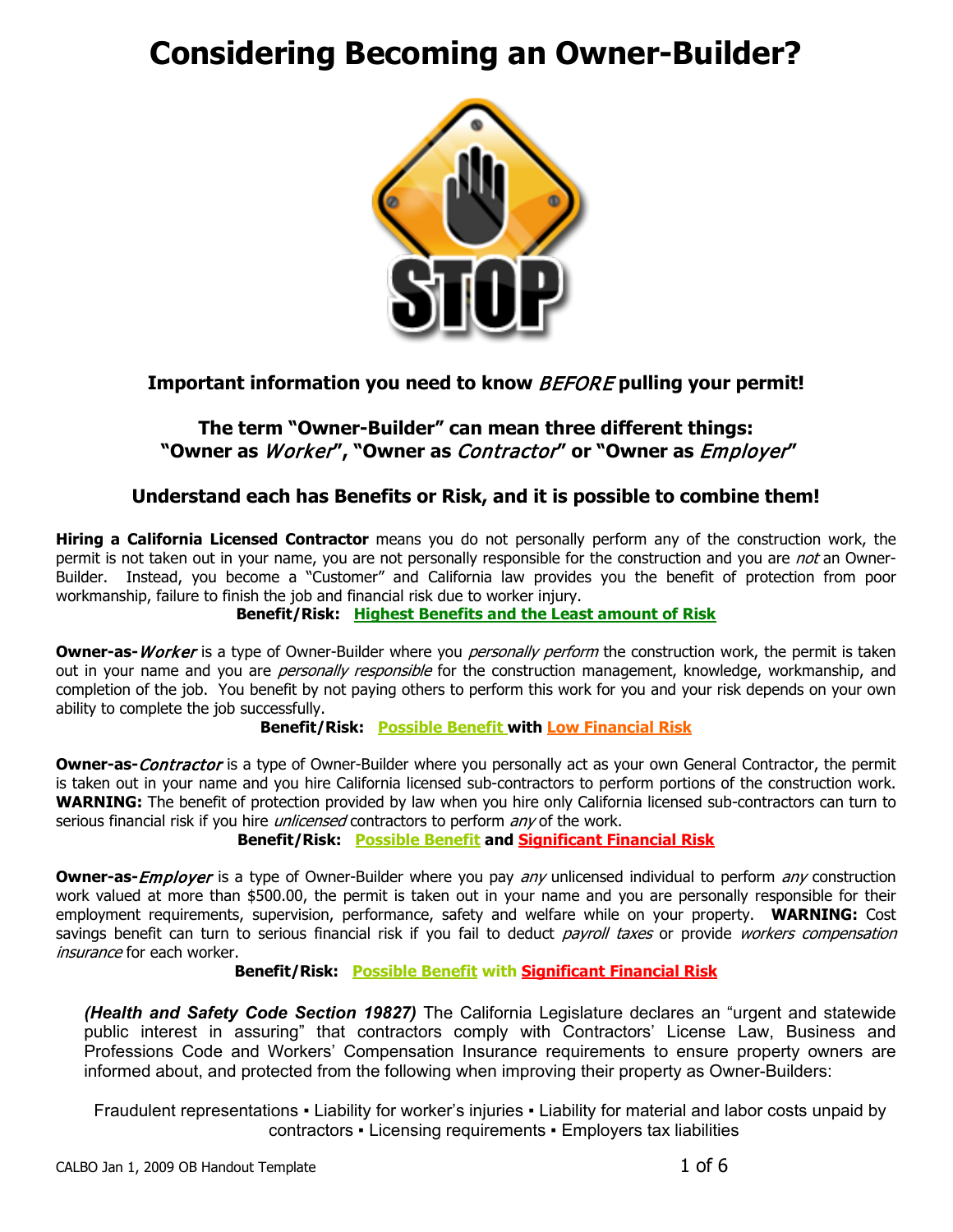**Over 20,000 consumer complaints are filed each year.** Many complaints relate to owner/builder projects and include workmanship and workers' compensation issues Homeowners suffer financial harm due to defective workmanship and injured employees.

#### **Following are alarming examples of what has occurred with Owner-Builder permits:**

**Example 1:** Homeowner received insurance money to rebuild burned-down home.

- Owner/Builder permit pulled to rebuild structure.
- Unlicensed contractor built substandard structure must be torn down and replaced.
- **Estimated financial injury is \$225,000.**
- Additional financial injury IRS threatened to tax insurance payout if house not completed by the end of the year.

**Example 2:** Brother-in-law had active license but filed an exemption from Workers Comp.

- Owner-Builder hires brother-in-law to install a new roof.
- Employee falls and sustains multiple spinal and extremity fractures as well as a head injury and remains in a coma to this day.
- The Owner-Builder, who has sold the home, is now a defendant in a lawsuit for reimbursement for benefits paid to the injured worker.

**Example 3:** Employee of contractor without Workers Comp is hired by Owner-Builder to install septic system and suffers injury that results in permanent disability.

- The Owner-Builder did not have a homeowner's insurance policy on the house against which to submit a claim.
- The Owner-Builder is now a defendant in a lawsuit for reimbursement for benefits paid to the injured worker.

**Did you know** – unlicensed persons frequently have the property owner obtain an "Owner-Builder" building permit which erroneously implies that the property owner is providing his or her own labor and material personally?

**Did you know** – your homeowner's insurance may not provide coverage for injuries sustained on your property by an unlicensed contractor and his/her employees?

**Did you know** – if you are considered an "employer" under state and federal law, you must register with the state and federal government, withhold payroll taxes, provide workers compensation and disability insurance and contribute to unemployment compensation for each "employee"?

**Did you know** – that if you fail to abide by these laws you may be subjected to serious financial risk?

#### **OWNERS BEWARE AND CONSIDER THE RISK BEFORE ACCEPTING FULL RESPONSIBILITY FOR YOUR CONSTRUCTION PERMIT**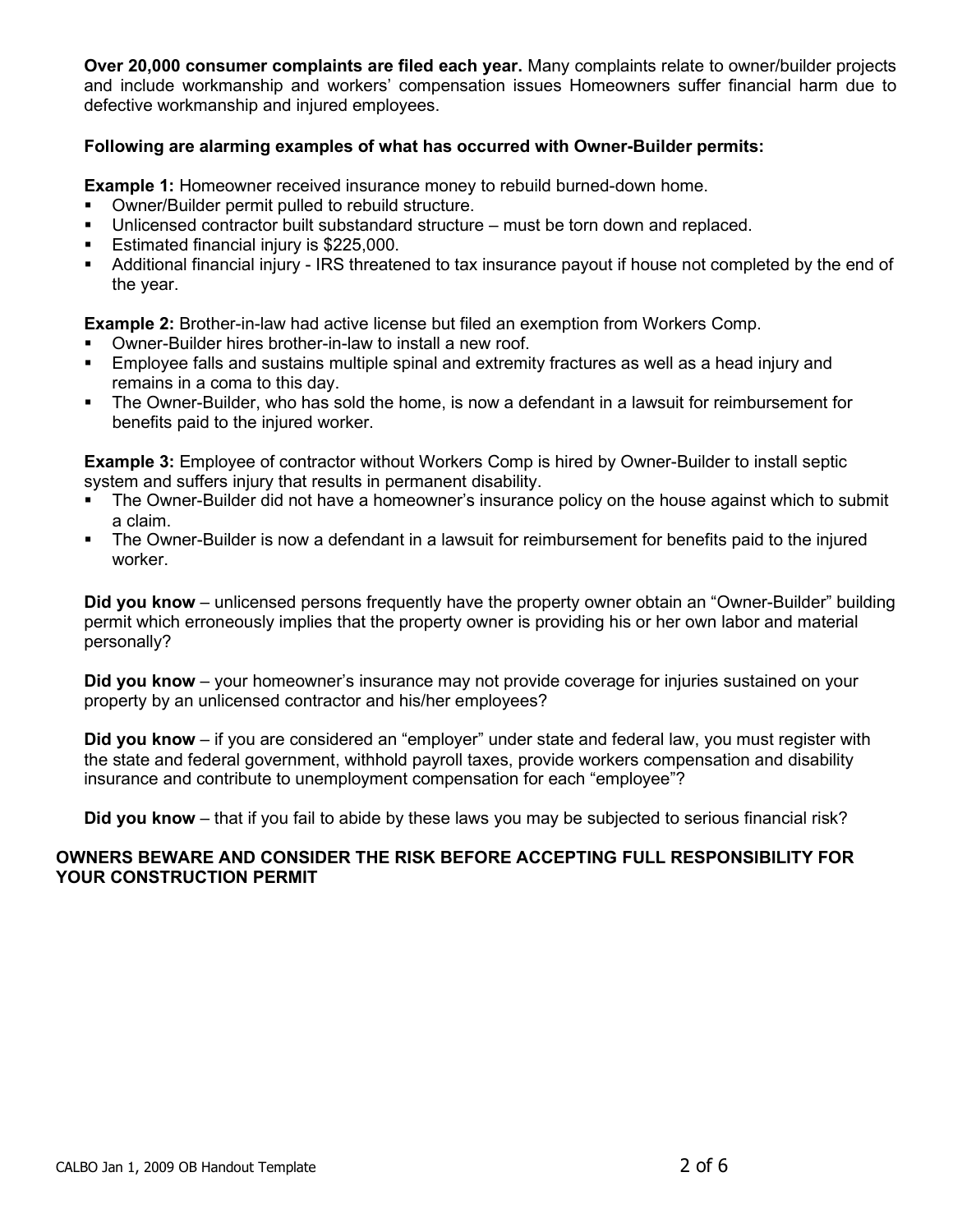

Employee Initials:

Date:

# **PROPERTY OWNER'S PACKAGE**

# **Disclosures & Forms for Owner-Builders Applying for Construction Permits**

### *IMPORTANT!* **NOTICE TO PROPERTY OWNER**

Dear Property Owner:

An application for a building permit has been submitted in your name listing yourself as the builder of the property improvements specified at

We are providing you with an Owner-Builder Acknowledgment and Information Verification Form to make you aware of your responsibilities and possible risk you may incur by having this permit issued in your name as the

Owner-Builder. **We will not issue a building permit until you have read, initialed your understanding of each provision, signed, and returned this form to us at our official address indicated.** An agent of the owner cannot execute this notice unless you, the property owner, obtain the prior approval of the permitting authority.

#### **OWNER'S ACKNOWLEDGMENT AND VERIFICATION OF INFORMATION**

*DIRECTIONS: Read and initial each statement below to signify you understand or verify this information.*

\_\_\_\_1. I understand a frequent practice of unlicensed persons is to have the property owner obtain an "Owner-Builder" building permit that erroneously implies that the property owner is providing his or her own labor and material personally. I, as an Owner-Builder, may be held liable and subject to serious financial risk for any injuries sustained by an unlicensed person and his or her employees while working on my property. My homeowner's insurance may not provide coverage for those injuries. I am willfully acting as an Owner-Builder and am aware of the limits of my insurance coverage for injuries to workers on my property.

\_\_\_\_2. I understand building permits are not required to be signed by property owners unless they are *responsible* for the construction and are not hiring a licensed Contractor to assume this responsibility.

\_\_\_\_3. I understand as an "Owner-Builder" I am the responsible party of record on the permit. I understand that I may protect myself from potential financial risk by hiring a licensed Contractor and having the permit filed in his or her name instead of my own.

\_\_\_\_4. I understand Contractors are required by law to be licensed and bonded in California and to list their license numbers on permits and contracts.

\_\_\_\_5. I understand if I employ or otherwise engage any persons, other than California licensed Contractors, and the total value of my construction is at least five hundred dollars (\$500), including labor and materials, I may be considered an "employer" under state and federal law.

\_\_\_\_6. I understand if I am considered an "employer" under state and federal law, I must register with the state and federal government, withhold payroll taxes, provide workers' compensation disability insurance, and contribute to unemployment compensation for each "employee." I also understand my failure to abide by these laws may subject me to serious financial risk.

\_\_\_\_7. I understand under California Contractors' State License Law, an Owner-Builder who builds single-family residential structures cannot legally build them with the intent to offer them for sale, unless *all* work is performed by licensed subcontractors and the number of structures does not exceed four within any calendar year, or all of the work is performed under contract with a licensed general building Contractor.

8. I understand as an Owner-Builder if I sell the property for which this permit is issued, I may be held liable for any financial or personal injuries sustained by any subsequent owner(s) that result from any latent construction defects in the workmanship or materials.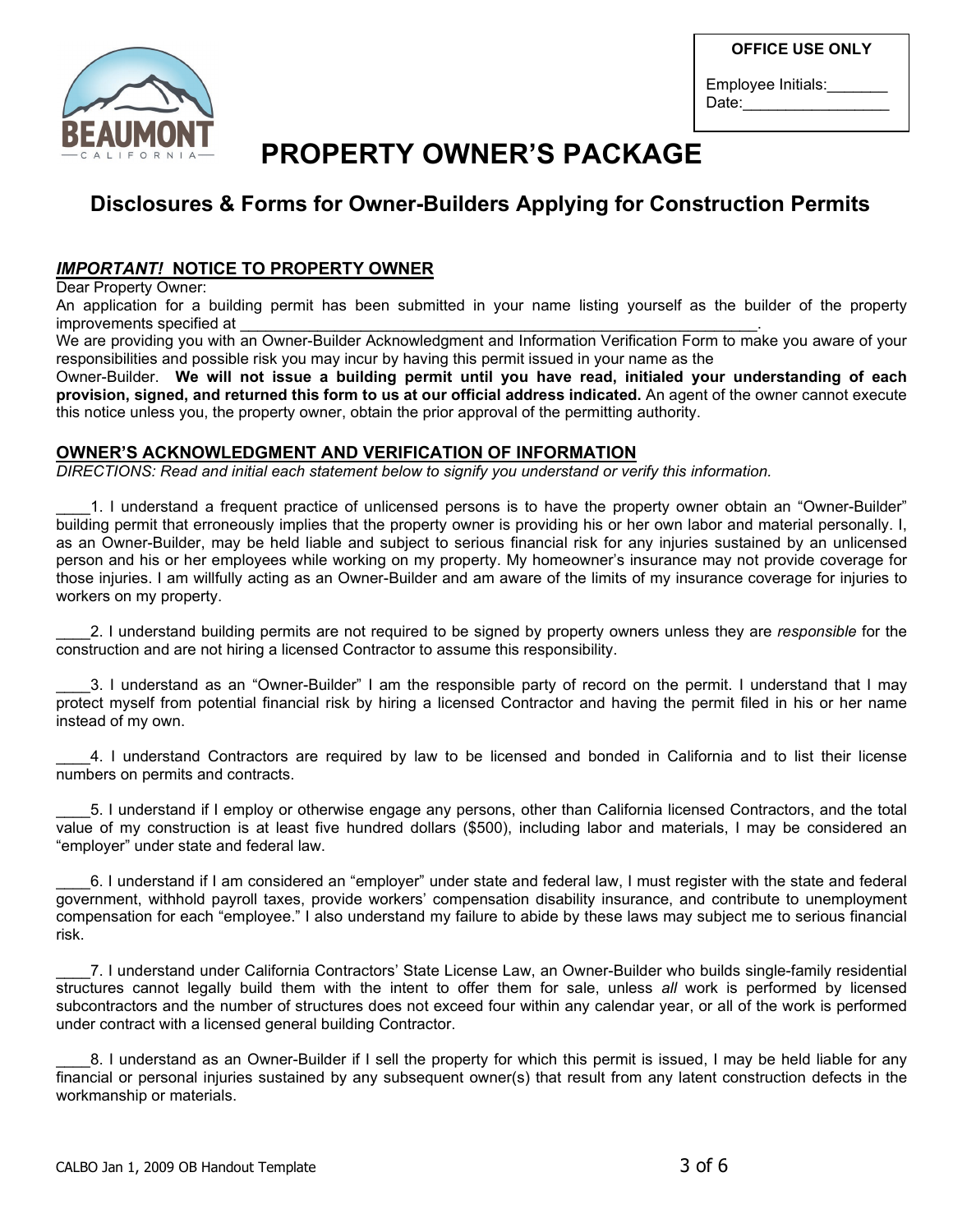\_\_\_\_9. I understand I may obtain more information regarding my obligations as an "employer" from the Internal Revenue Service, the United States Small Business Administration, the California Department of Benefit Payments, and the California Division of Industrial Accidents. I also understand I may contact the California Contractors' State License Board (CSLB) at 1-800-321-CSLB (2752) or www.cslb.ca.gov for more information about licensed contractors.

10. I am aware of and consent to an Owner-Builder building permit applied for in my name, and understand that I am the party legally and financially responsible for proposed construction activity at the following address:

\_\_\_\_\_\_\_\_\_\_\_\_\_\_\_\_\_\_\_\_\_\_\_\_\_\_\_\_\_\_\_\_\_\_\_\_\_\_\_\_\_\_\_\_\_\_\_\_\_\_\_\_\_\_\_\_\_\_\_\_\_\_\_\_\_\_\_\_\_\_\_\_\_\_\_\_\_\_\_\_\_\_\_\_\_\_\_\_\_

\_\_\_\_11. I agree that, as the party legally and financially responsible for this proposed construction activity, I will abide by all applicable laws and requirements that govern Owner-Builders as well as employers.

\_\_\_\_ 12. I agree to notify the issuer of this form immediately of any additions, deletions, or changes to any of the information I have provided on this form. Licensed contractors are regulated by laws designed to protect the public. If you contract with someone who does not have a license, the Contractors' State License Board may be unable to assist you with any financial loss you may sustain as a result of a complaint. Your only remedy against unlicensed Contractors may be in civil court. It is also important for you to understand that if an unlicensed Contractor or employee of that individual or firm is injured while working on your property, you may be held liable for damages. If you obtain a permit as Owner-Builder and wish to hire Contractors, you will be responsible for verifying whether or not those Contractors are properly licensed and the status of their workers' compensation insurance coverage.

**Before a building permit can be issued, this form must be completed and signed by the property owner and returned to the agency responsible for issuing the permit.** Note: A copy of the property owner's driver's license, form notarization, or other verification acceptable to the agency is required to be presented when the permit is issued to verify the property owner's signature.

Signature of property owner \_\_\_\_\_\_\_\_\_\_\_\_\_\_\_\_\_\_\_\_\_\_\_\_\_\_\_\_\_\_\_\_\_\_\_\_\_\_\_\_\_\_\_ Date: \_\_\_\_\_\_\_\_\_\_\_\_\_\_\_\_\_\_

Note: The following Authorization Form is required to be completed by the property owner only when designating an agent of the property owner to apply for a construction permit for the Owner-Builder.

#### **AUTHORIZATION OF AGENT TO ACT ON PROPERTY OWNER'S BEHALF**

**\_\_\_\_\_\_\_\_\_\_\_\_\_\_\_\_\_\_\_\_\_\_\_\_\_\_\_\_\_\_\_\_\_\_\_\_\_\_\_\_\_\_\_\_\_\_\_\_\_\_\_\_\_\_\_\_\_\_\_\_\_\_\_\_\_\_\_\_\_\_**

| Excluding the Notice to Property Owner, the execution of which I understand is my personal responsibility, I hereby<br>authorize the following person(s) to act as my agent(s) to apply for, sign, and file the documents necessary to obtain an<br>Owner-Builder Permit for my project. |  |
|------------------------------------------------------------------------------------------------------------------------------------------------------------------------------------------------------------------------------------------------------------------------------------------|--|
|                                                                                                                                                                                                                                                                                          |  |
|                                                                                                                                                                                                                                                                                          |  |
| Address of Authorized Agent: North States and States and States and States and States and States and States and States and States and States and States and States and States and States and States and States and States and                                                            |  |
|                                                                                                                                                                                                                                                                                          |  |

I declare under penalty of perjury that I am the property owner for the address listed above and I personally filled out the above information and certify its accuracy. Note: A copy of the owner's driver's license, form notarization, or other verification acceptable to the agency is required to be presented when the permit is issued to verify the property owner's signature.

Property Owner's Signature: <br>
and the state of the state of the state of the state of the state of the state of the state of the state of the state of the state of the state of the state of the state of the state of the st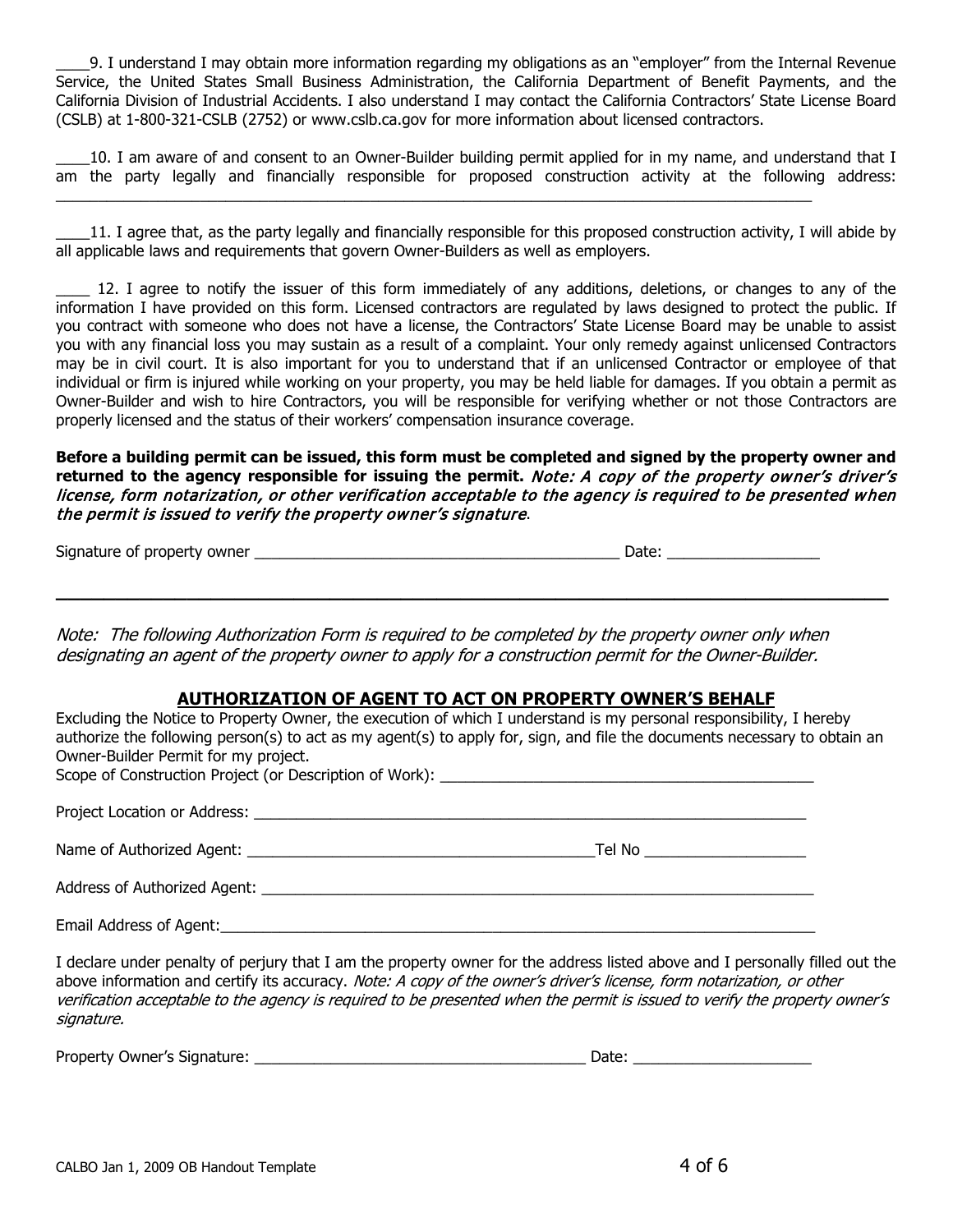

Employee Initials: \_\_\_\_ Date:

# **CONSTRUCTION PERMIT APPLICATION**

### **#1 IDENTIFY YOUR BUILDING PROJECT**

Property Location or Address:

*Description and Valuation of the work to be performed*: \_\_\_\_\_\_\_\_\_\_\_\_\_\_\_\_\_\_\_\_\_\_\_\_\_\_\_\_\_\_\_\_\_\_\_\_\_\_\_\_\_\_

This permit is to be issued in the name of the  $\Box$  Licensed Contractor or  $\Box$  the Property Owner as the permit **holder of record who will be responsible and liable for the construction.**

\_\_\_\_\_\_\_\_\_\_\_\_\_\_\_\_\_\_\_\_\_\_\_\_\_\_\_\_\_\_\_\_\_\_\_\_\_\_\_\_\_\_\_\_\_\_\_\_\_\_\_\_\_\_\_\_\_\_\_\_\_\_\_\_\_\_\_\_\_\_\_\_\_\_\_\_\_\_\_\_\_\_\_\_\_\_\_\_\_\_

| <b>Property Owner Information: Name</b>                                                    |                                   | Tel No |  |
|--------------------------------------------------------------------------------------------|-----------------------------------|--------|--|
| Mailing Address (if different): National Mailing Address (if different):                   |                                   |        |  |
|                                                                                            |                                   |        |  |
| Licensed Design Professional (Architect or engineer in charge of the project) Information: |                                   |        |  |
| Name                                                                                       | License No. <u>______________</u> | Tel No |  |
| <b>Mailing Address</b>                                                                     |                                   |        |  |
| Email Address:                                                                             |                                   |        |  |

#### **#2 IDENTIFY WHO WILL PERFORM THE WORK (Complete** *either* **2a** *or* **2b)**

#### **2a –** CALIFORNIA LICENSED CONTRACTOR'S DECLARATION

I hereby affirm under penalty of perjury that I am licensed under provisions of Chapter 9 (commencing with Section 7000) of Division 3 of the Business and Professions Code, and my license is in full force and effect.

| Contractor Name/Address:    |                      | Phone#: |
|-----------------------------|----------------------|---------|
| License Class and No.       | Contractor Signature |         |
| Email Address:              |                      |         |
| $\mathbf{A}$ . $\mathbf{A}$ |                      |         |

**2b –** OWNER-BUILDER'S DECLARATION

I hereby affirm under penalty of perjury that I am exempt from the Contractors' State License Law for the reason(s) indicated below by the checkmark(s) I have placed next to the applicable item(s) (Section 7031.5, Business and Professions Code: Any city or county that requires a permit to construct, alter, improve, demolish, or repair any structure, prior to its issuance, also requires the applicant for the permit to file a signed statement that he or she is licensed pursuant to the provisions of the Contractors' State License Law (Chapter 9 (commencing with Section 7000) of Division 3 of the Business and Professions Code) or that he or she is exempt from licensure and the basis for the alleged exemption. Any violation of Section 7031.5 by any applicant for a permit subjects the applicant to a civil penalty of not more than five hundred dollars (\$500).):

**(\_) I, as owner of the property, or my employees with wages as their sole compensation, will do (\_) all of** *or* **(\_) portions of the work,** and the structure is not intended or offered for sale (Section 7044, Business and Professions Code: The Contractors' State License Law does not apply to an owner of property who, through employees' or personal effort, builds or improves the property, provided that the improvements are not intended or offered for sale. If, however, the building or improvement is sold within one year of completion, the Owner-Builder will have the burden of proving that it was not built or

improved for the purpose of sale.).

| $\vert\;\;\;\vert$ l, as owner of the property, am exclusively contracting with licensed Contractors to construct the project |  |
|-------------------------------------------------------------------------------------------------------------------------------|--|
| (Section 7044, Business and Professions Code: The Contractors' State License Law does not apply to an owner of                |  |
| property who builds or improves thereon, and who contracts for the projects with a licensed Contractor pursuant to the        |  |
| Contractors' State License Law.).                                                                                             |  |

**(\_) I am exempt from licensure under the Contractors' State License Law for the following reason:**

CALBO Jan 1, 2009 OB Handout Template 5 of 6